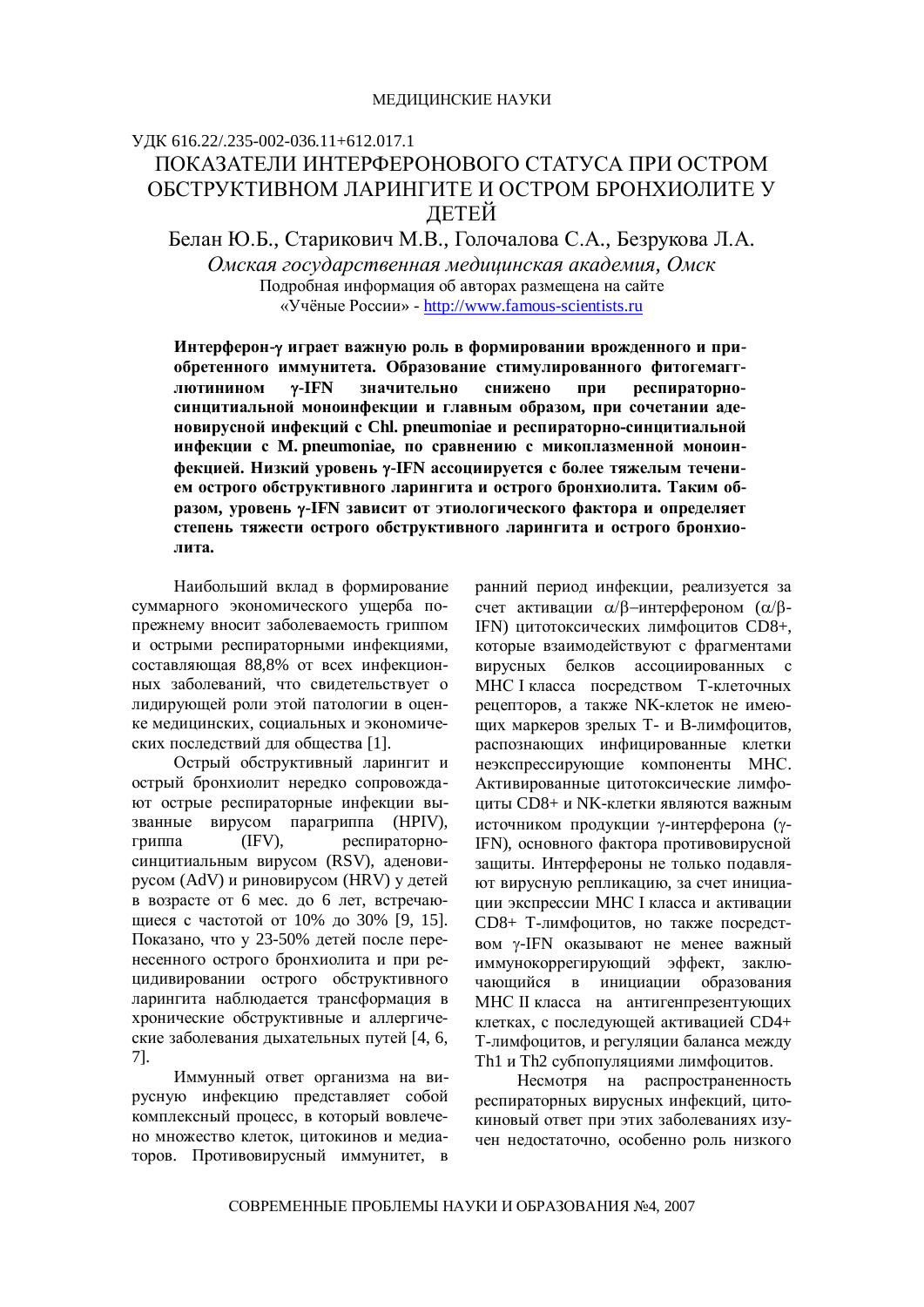уровня  $\gamma$ -IFN в формировании обструктивных проявлений ОРВИ.

**Шелью настояшей работы явилась** оценка уровня спонтанного и стимулированного y-IFN с учетом этиологического фактора в ранние сроки развития острого обструктивного ларингита и острого бронхиолита.

### Материал и методы

Под наблюдением находилось 126 детей с острым обструктивным ларингитом и острым бронхиолитом, средний возраст которых составил 17,3 месяца,  $95\%$  ДИ (15,28; 19,32). По результатам кластерного анализа доминирующих клинических симптомов все обследованные дети были разделены на 3 группы: первую группу составили дети с острым обструктивным ларингитом; вторую - дети с острым обструктивным ларингитом сочетающимся с обструктивным бронхитом; третью – дети с острым бронхиолитом.

Критерии включения больных в исследование: наличие острого обструктивного ларингита, острого обструктивного ларингита в сочетании с обструктивным бронхитом, острого бронхиолита; возраст от 1 мес. до 3-х лет, включительно; обращение за медицинской помощью в 1-4-ый дни заболевания; отсутствие у больных хронической патологии и врожденных пороков развития трахеобронхиального дерева; завершенные случаи заболевания – в результате лечения было зарегистрировано выздоровление.

Критерии исключения: возраст летей старше 3 лет; обращение за медицинской помощью позднее 4 дня от начала заболевания; осложнения обусловленные наслоением бактериальной флоры (пневмония, отит, синуит и т.д.); наличие хронической патологии и врожденных пороков трахеобронхиального дерева, в том числе и врожденный стридор; регулярное применение антигистаминных, бронходилятирующих или гормональных лекарственных препаратов, а также применение до поступления в стационар иммунокоррегирующих средств.

Степень стеноза гортани при остром обструктивном ларингите оценивалась во время осмотра ребенка, по бальной шкале C.R. Westley (1978). Оценка состояния больного с острым бронхиолитом при поступлении в стационар и после проведения ингаляционной терапии (беродуал или сальбутамол) и/или подачи увлажненного кислорода, проводилась на основании данных «Респираторного листа». Степень тяжести бронхиолита оценивалась в соответствии с бальной шкалой предложенной E. Kerem et al. (1991), в модификации K.M. Giugno et al. (2004).

Для одновременной регистрации IgM и IgG к основным этиологическим агентам инфекционных заболеваний респираторного тракта (Legionella pneumoniae, Mycoplasma pneumoniae, Chlamydophila pneumoniae, Chlamydophila Burnetti, Adenovirus, Respiratory syncytial virus, Influenza virus A  $\mu$  B, Parainfluenza virus 1, 2, 3), в сыворотке крови, использовались коммерческие тест-наборы реактивов для непрямого иммунофлюоресцентного исследования PNEUMOSLIDE IgM и IgG (Vircell S.L., Испания). Определение показателей интерферонового статуса (спонтанный и стимулированный y-IFN) проводили с использованием набора реагентов ProCon IFgamma производства ООО «Протеиновый контур» (Санкт-Петербург), методом твердофазного иммуноферментного анализа, путем выделения лимфоцитов из венозной крови с антикоагулянтом (гепарин), с помощью градиента – фенолверографина, после 3-х кратного отмывания до получения концентрации клеток 106 /мл. митоген-индуцированный  $\gamma$ -IFN – под действием фитогемагглютинина (ФГА).

Для статистического анализа был использован метод случайного отбора больных в соответствии с критериями включения и исключения в исследуемую группу, что определяло репрезентативность выборки. При статистической обработке материала был применен кластерный анализ, ранговый дисперсионный анализ Краскела-Уоллиса, корреляционный анализ. Оценка уровня интерферонов в сыворотке крови здоровых детей, сопоставимых по возрасту и полу с исследуемыми группами, была выполнена с позиций доказательной медицины на основе систематического обзора и мета-анализа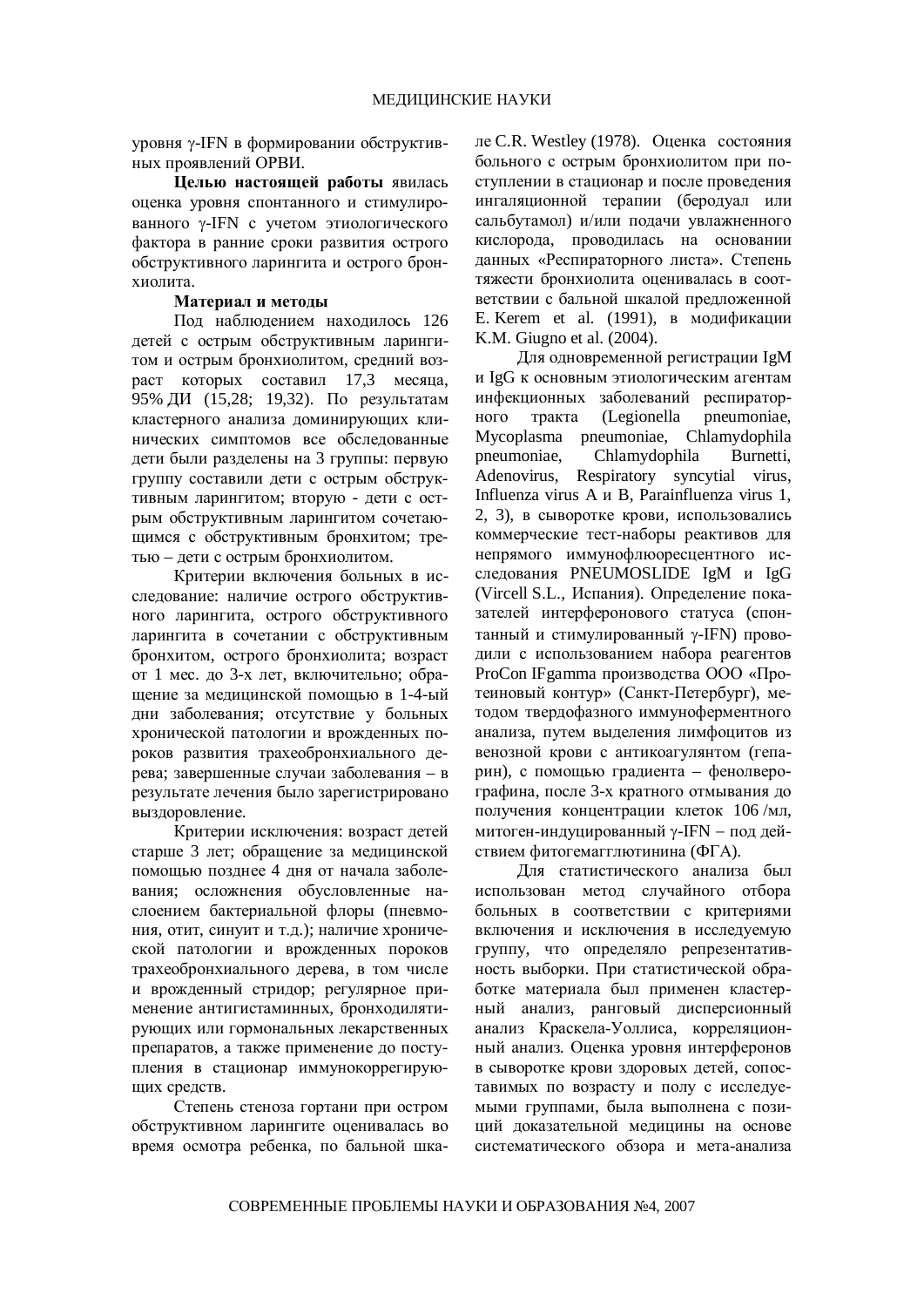ранее опубликованных 10 рандомизированных исследований с помощью программы Comprehensive Meta-analysis 2.2.027. Статистический анализ проведен на персональном компьютере с использованием коммерческой прикладной программы Statistica 6.0 для Microsoft Windows фирмы StatSoft.

## Результаты исследования и их **обсуждение**

У человека у-IFN является кофактором, обеспечивающим активацию антигенпрезентующих клеток, и дальнейший синтез этими клетками IL-12 непосредственно направляющего дифференцировку Th0-лимфоцитов в Th1-лимфоциты, обеспечивающих противовирусный иммунный ответ посредством образования IL-12 и γ-IFN [10].

Уровень спонтанного  $\gamma$ -IFN при остром обструктивном ларингите и остром бронхиолите не имел достоверного отличия от показателей здоровых детей  $(25.6 \pm 2.0 \text{ nkr/MI})$ . Это подтверждает данные о том, что у детей раннего возраста динамика образования эндогенного интерферона значительно ниже по сравнению с уровнем спонтанного γ-IFN в сыворотке крови взрослых доноров  $(148.3 \pm 11.8 \text{ nKT/MJ})$  [2].

Таблица 1. Интерфероновый статус у детей с обструктивными осложнениями ОРВИ  $(M \pm m)$ 

|                              | Группы          |                   |                 |  |
|------------------------------|-----------------|-------------------|-----------------|--|
| $\gamma$ - IFN ( $\pi r/m$ ) | I $(n=24)$      | II $(n=19)$       | III $(n=18)$    |  |
| спонтанный                   | $28,1\pm4,1$    | $29,9 \pm 6,1$    | $23,0{\pm}2,9$  |  |
| стимулир. ФГА                | $386,4\pm 62,8$ | $457,8 \pm 85,8*$ | $53,8\pm 6,3**$ |  |

Примечание:

 $*$  - достоверность отличия показателей II и III групп,  $p<0.05$ ;

\*\* - достоверность отличия показателей III и I групп, p<0,05;

Уровень стимулированного  $\nu$ -IFN был достоверно снижен во всех исследуемых группах по сравнению с показателем контроля, составившим –  $861,5\pm7,6$  пг/мл (табл. 1). При остром бронхиолите наблюдалось более выраженное уменьшение образования стимулированного  $\gamma$ -IFN  $53,8\pm6,3$  пг/мл, по сравнению с уровнем данного показателя в I и II группах -386,4±62,8 и 457,8±85,8 пг/мл, соответственно ( $p=0,000$ ).

По мнению С.С. Copenhaver et al. (2004), недостаточное образование спонтанного и стимулированного y-IFN у детей раннего возраста предрасполагает к тяжелому течению и повторному инфицированию респираторными вирусами и может являться неспецифическим маркером неадекватного противовирусного иммунитета [5]. Это подтверждает выявленное нами уменьшение концентрации стимулированного у-IFN при нарастании стеноза гортани

при остром обструктивном ларингите и степени тяжести острого бронхиолита, а также обратная корреляционная связь между тяжестью острого бронхиолита и уровнем стимулированного  $\gamma$ -IFN (r= - $0,530, p=0,000$ .

При стенозе гортани 1 степени наблюдалось уменьшение образования стимулированного  $v$ -IFN (646,8 $\pm$ 82,6 пг/мл), по сравнению с показателем здоровых детей. При стенозе гортани 2 и 3 степени способность к образованию стимулированного у-IFN была значительно ниже - $317,3\pm62,3$   $\mu$  182,4 $\pm$ 70,7  $\pi$ <sub>M</sub> $\mu$ , cootbetctвенно, по сравнению с данными при стенозе гортани 1 степени ( $p=0,003$  и  $p=0,001$ ).

При остром бронхиолите средней тяжести показатели спонтанного у-IFN и способность к продукции стимулированного у-IFN были достоверно ниже по сравнению с контролем, и составили - 19,7 $\pm$ 2,5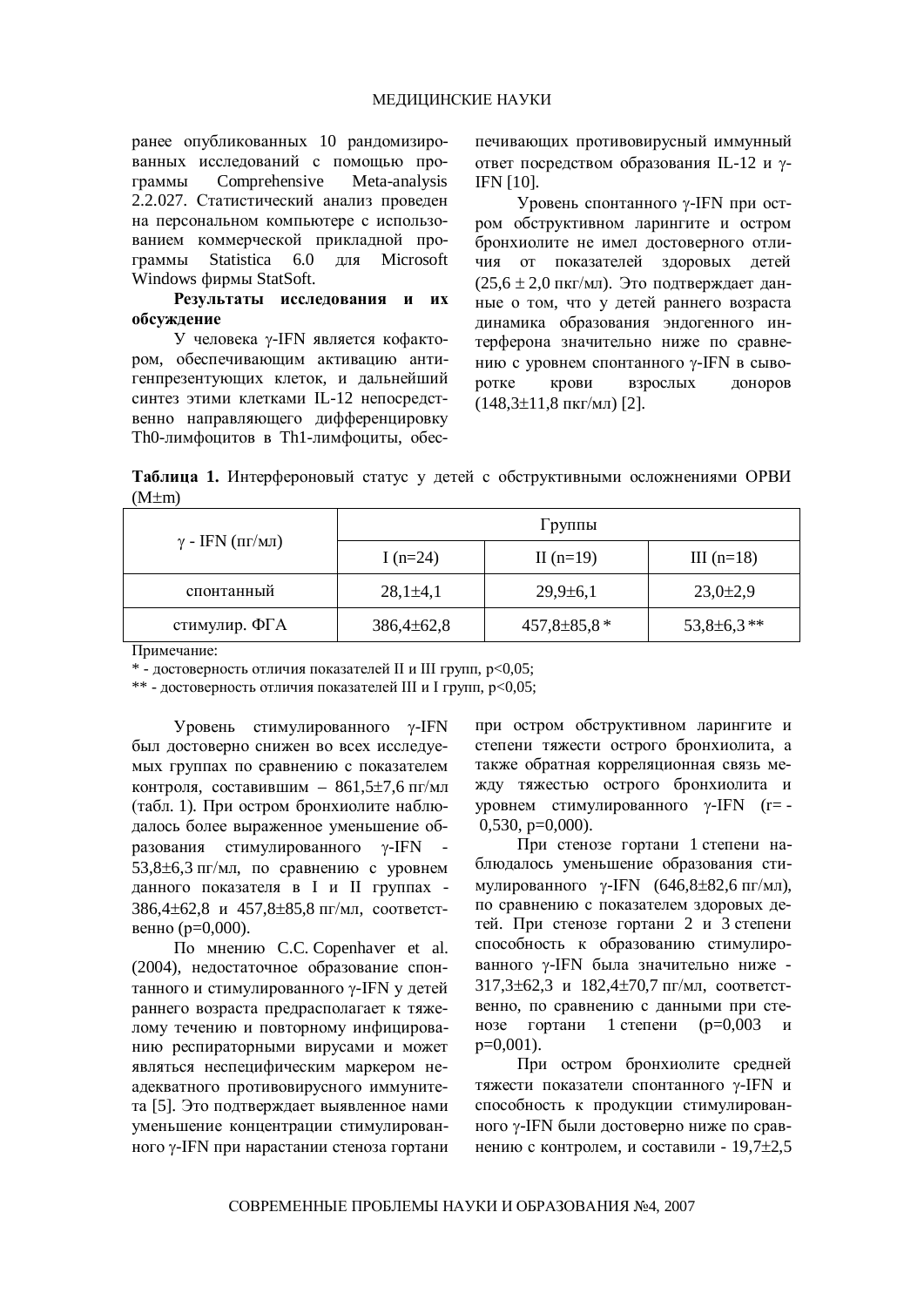и 56,8 $\pm$ 7,2 пг/мл, соответственно. При тяжелом течении острого бронхиолита отмечалось выраженное угнетение образования стимулированного  $\gamma$ -IFN - 45,8 $\pm$ 13,1 пг/мл, по сравнению с данными контроля. Корреляционный анализ позволил выявить обратную связь между степенью тяжести острого бронхиолита и количеством стимулированного  $\gamma$ -IFN (r= - 0,530, p=0,000).

По ланным нашего исследования установлено доминирование в этиологии острого обструктивного ларингита и острого бронхиолита более чем в половине случаев (57,4%) ассоциации респираторных вирусов с М. pneumoniae или Chl. pneumoniae, а также респираторносинцитиальной и микоплазменной моноинфекций, что безусловно, оказывало специфическое влияние на иммунную систему, и в частности на показатели интерферонового статуса.

На фоне микст-инфекций респираторно-синцитиального вируса с M. pneumoniae (RSV+Mp) и аденовируса с Chl. pneumoniae (AdV+Chl), a также pecпираторно-синцитиальной моноинфекции показатели стимулированного у-IFN были значительно ниже - 67,3<sup>+9</sup>,9 пг/мл,  $169.3\pm70.8$   $\mu$  370.5 $\pm103.4$   $\pi$ <sub>M</sub> cootbetctвенно, по сравнению с микоплазменной моноинфекцией - 687,8±69,3 пг/мл  $(p=0,000, p=0,000 \text{ m } p=0,008).$ 

|                                           | Подгруппы         |                   |                     |                             |  |
|-------------------------------------------|-------------------|-------------------|---------------------|-----------------------------|--|
| $\gamma$ - IFN ( $\text{III}/\text{MI}$ ) | $1(n=13)$         | $2(n=10)$         | $3(n=21)$           | $4(n=6)$                    |  |
|                                           | Mp                | <b>RSV</b>        | $RSV+Mp$            | $AdV + Chl$                 |  |
| спонтанный                                | $22,3 \pm 5,5$    | $4,9 \pm 10,3$    | $20,1\pm 2,3$       | $39,5 \pm 5,6$              |  |
| стимулир. ФГА                             | $687,8 \pm 69,3*$ | $370,5 \pm 103,4$ | $67,3{\pm}9,9^{**}$ | $169,3\pm70,8$ <sup>#</sup> |  |

| <b>Таблица 1.</b> Интерфероновый статус в зависимости от этиологического фактора (М $\pm$ m) |
|----------------------------------------------------------------------------------------------|
|----------------------------------------------------------------------------------------------|

Примечание:

 $*$  - достоверность различий показателей 1 и 2 подгрупп,  $p<0,05$ ;

\*\*- достоверность различий показателей 1 и 3 подгрупп,  $p<0,05$ ;

 $^*$ - достоверность различий показателей 1 и 4 подгрупп, р<0,05.

Была отмечена и обратная корреляционная связь между уровнем стимулированного  $\gamma$ -IFN и сочетанием респираторносинцитиального вируса с M. pneumoniae  $(r=-0.521, p=0.000)$ .

Установленные нарушения интерферонового статуса при остром обструктивном ларингите и остром бронхиолите являются наглядным отражением неполноценного Th1 звена иммунной системы, а именно снижения синтеза стимулированного  $v$ -IFN.

Выявленный дисбаланс может предрасполагать: во-первых, к персистированию респираторных вирусов, M. pneumoniae и Chl. pneumoniae в эпителии трахеобронхиального дерева [3, 12]; во-вторых, к доминированию Th2 звена иммунной системы с образованием вирусспецифических IgE [8, 11]; в-третьих, к

хроническому иммуновоспалительному процессу в легочной ткани, за счет активации синтеза NF-кВ и повышенной продукции ТNF- $\alpha$ , IL-6, IL-8, ICAM-1, TGF- $\beta$  и GM-CSF [13, 14], а значит возможному формированию бронхиальной гиперреактивности и ремоделированию трахеобронхиального лерева.

#### **Выволы**

1. Количество спонтанного y-IFN при остром обструктивном ларингите и остром бронхиолите достоверно не отличается от уровня данного показателя у здоровых детей.

2. Острый обструктивный ларингит и острый бронхиолит, вызванные респираторно-синцитиальным вирусом. М. pneumoniae, ассоциациями респираторносинцитиального вируса с M. pneumoniae и аденовируса с Chl pneumoniae сопровож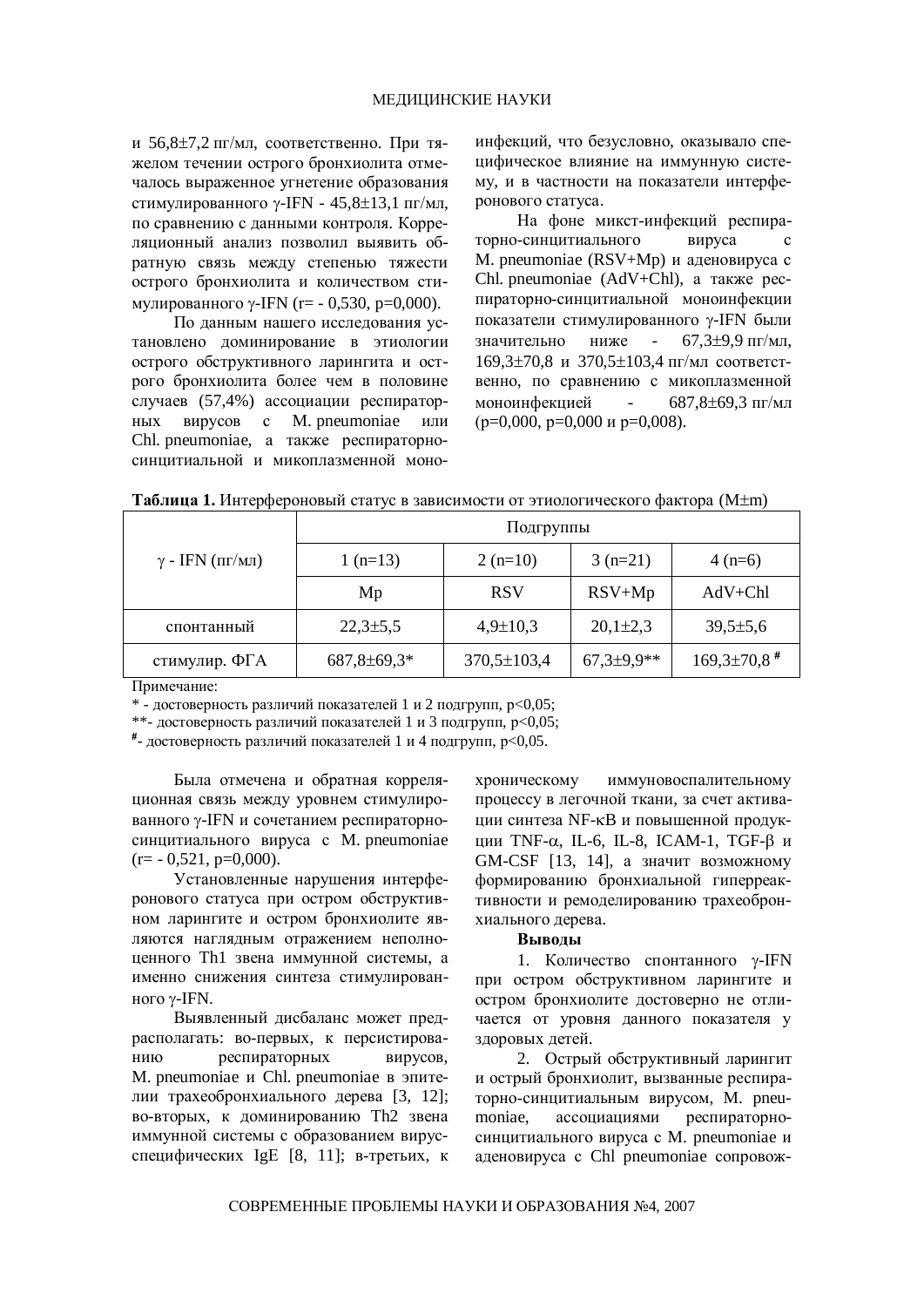даются снижением образования стимулированного y-IFN.

3. Микст-инфекции, обусловленные сочетанием респираторно-синцитиального вируса с M. pneumoniae и аденовируса с Chl. pneumoniae, а также респираторносинцитиальная моноинфекция характеризуются более низкими показателями стимулированного  $\gamma$ -IFN, по сравнению с микоплазменной моноинфекцией.

#### СПИСОК ЛИТЕРАТУРЫ:

1. Малеев В.В., Покровский В.И. // Тер.архив. 2004. №4. С. 5.

2. Собчак Д.М., Корочкина О.В. // Тер. архив. 2005. №11. С. 23.

3. Blasi F. // Eur Respir J. – 2004. – Vol.24. – P. 171.

4. Bont L., Aalderen W.M., Kimpen J.L. // Paediatr Respir Rev. 2000.  $\mathbb{N}$ <sup>1</sup>. Vol.3. P. 221.

5. Copenhaver C.C., Gern J.E., Li Z. [et al.] // Am. J. Respir. Crit. Care Med. 2004.  $N<sub>0</sub>170.$  P. 175.

6. Culley F.J., Pollott J., Openshaw P.J.M. // The J of Exp Med. 2002. -  $\mathcal{N}$ <sup>010</sup>, Vol.196. P. 1381.

7. Díaz P.V., Calhoun W.J., Hinton K.L. [et al.] // Am. J. Respir. Crit. Care Med. 1999. ʋ4. Vol.160. P. 1157.

8. Dakhama A., Park J.-W., Taube C. [et al.] // Am. J. Respir. Crit. Care Med. 2004. Vol.170. P. 952.

9. Henrickson K.J. // Clinical Microbiology Reviews. 2003. №2. Vol.16. P. 242.

10. Herring A.C., Hernández Y., Huffnagle G.B., Toews G.B. // Semin Respir Crit Care Med.  $-2004$ .  $\cdot$  No 25, Vol.1.  $-$  P.3.

11. Holt P.G., Sly P.D. // Eur Respir J. 2002. Vol.19. P. 538.

12. Hogg J.C. // Am. J. Respir. Crit. Care Med. 2001. №10. Vol. P. 71.

13. Keicho N., Higashimoto Y., Bondy G.P. [et al.] // Am J Physiol Lung Cell Mol Physiol. 1999. Vol.277. P. 523.

14. Kim J., Kim S.W., Park C.S. [et al.] // The J of Immunol. 2000. Vol.165. P. 3384.

15. Leung A.K., Kellner J.D., Johnson D.W. // J Pediatr Health Care. 2004. No18. Vol.6. P. 297.

## **INTERFERONS PRODUCTION AT EARLY TIME TO THE DEVELOPMENT OF CROUP AND ACUTE BRONCHIOLITIS IN CHILDREN**

Belan Yu.B., Starikovich M.B., Golochalova S.A., Bezrukova L.A. *Omsk State Medical Academy, Omsk* 

Interferon- $\gamma$  is a cytokine that plays a major role in the amplification of both innate and acquired immune responses. PHA-induced interferon- $\gamma$  responses were decreased significantly during RSV infections and the majority of the combination adenoviral infections with Chl. pneumoniae and RSV with M. pneumoniae, in comparison with M. pneumoniae infection. Low interferon- $\gamma$  responses were associated with a more severe clinical course of croup and acute bronchiolitis. This indicates that depending on the nature of the viral pathogen, respiratory virus infections in infants differ significantly with regard to the quantity of the interferon- $\gamma$  production and that this may contribute to the clinical course of croup and acute bronchiolitis.